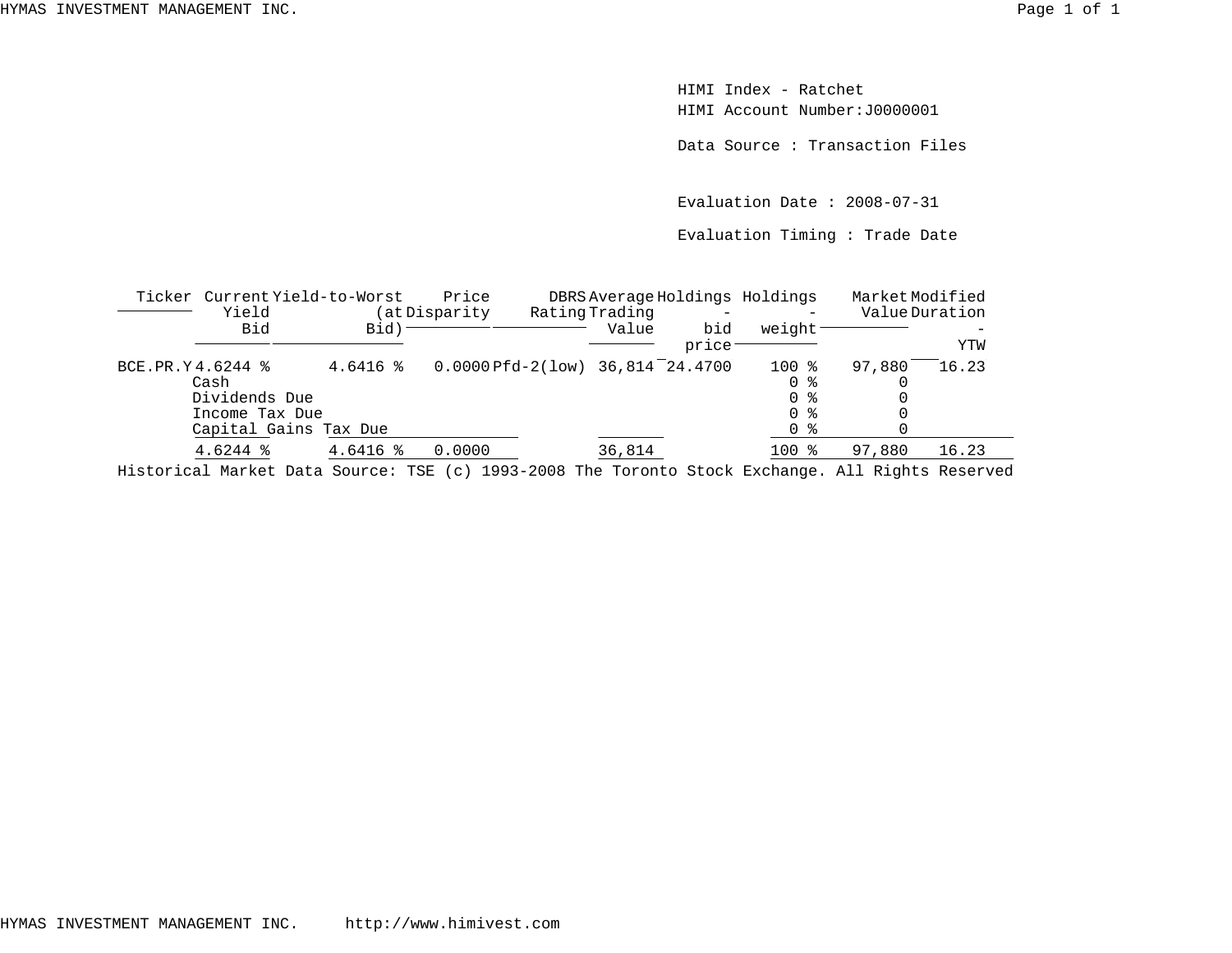HIMI Index - Perpetual (Discount) HIMI Account Number:J0000009

Data Source : Transaction Files

Evaluation Date : 2008-07-31

Evaluation Timing : Trade Date

|                                   |            | Ticker Current Yield-to-Worst | Price         |                                 |                    | DBRS Average Holdings Holdings Market Modified |                  |
|-----------------------------------|------------|-------------------------------|---------------|---------------------------------|--------------------|------------------------------------------------|------------------|
|                                   | Yield      |                               | (at Disparity | Rating Trading                  | $\equiv$           |                                                | - Value Duration |
|                                   | <b>Bid</b> | $Bid$ ) =                     |               | Value                           | bid                | weight                                         |                  |
|                                   |            |                               |               |                                 | price <sup>-</sup> |                                                | YTW              |
| BAM.PR.N7.2232 %                  |            | 7.3386 %                      | 2.5716        | $Pfd-2(low)$ 230, 739 $16.4400$ |                    | $1$ $% 65,760$                                 | 12.11            |
| BAM.PR.M7.1970                    | ిన         | 7.3115<br>ిం                  | 2.4926        | Pfd-2(low) 185,962              | 16.5000            | $1$ $%66,000$                                  | 12.14            |
| CM.PR.J6.7446                     | ፠          | 6.8050<br>နွ                  | 1.2573        | Pfd-1209,876                    | 16.6800            | 1 % 66,720                                     | 12.82            |
| ELF.PR.G7.1150                    | ႜ          | 7.1998<br>နွ                  | 0.3050        | $Pfd-2(low)$ 61,510             | 16.6900            | 1 % 66,760                                     | 12.31            |
| CM.PR.I6.8393                     | ႜ          | 6.9015<br>နွ                  | 1.5351        | Pfd-1393,911                    | 17.1800            | 1 % 68,720                                     | 12.70            |
| CM.PR.H6.9085                     | ႜ          | 6.9718<br>ႜ                   | 1.7332        | Pfd-1310,637                    | 17.3700            | $1$ $$69,480$                                  | 12.61            |
| SLF.PR.C6.2430                    | ႜ          | 6.3308<br>နွ                  |               | $0.1916$ Pfd-1(low)n168,014     | 17.8200            | $1$ $$71,280$                                  | 13.41            |
| IAG.PR.A6.4318                    | ፠          | 6.5246<br>ႜ                   |               | $0.3553Pfd-2(hiqh)n 71,418$     | 17.8800            | $1$ $871,520$                                  | 13.14            |
| SLF.PR.D6.2151                    | ႜ          | 6.3022<br>ిన                  | 0.1660        | Pfd-1(low) 212,863              | 17.9000            | $1$ $871,600$                                  | 13.45            |
| RY.PR.F6.1909                     | ႜ          | 6.2108<br>ႜ                   | 0.0000        | Pfd-1201,650                    | 17.9700            | 1 % 71,880                                     | 13.67            |
| RY.PR.G6.1983                     | ႜ          | 6.2184<br>ႜ                   | 0.0000        | Pfd-1225,659                    | 18.1500            | $1$ $872.600$                                  | 13.66            |
| RY.PR.D6.1847                     | ႜ          | 6.2046<br>ႜ                   | 0.0000        | Pfd-1207,346                    | 18.1900            | 1 % 72,760                                     | 13.68            |
| RY.PR.E6.1813                     | ႜ          | 6.2012<br>ႜ                   | 0.0052        | Pfd-1236,562                    | 18.2000            | $1$ $$72,800$                                  | 13.69            |
| SLF. PR. E 6.1779                 | °          | 6.2641<br>ిన                  | 0.0000        | Pfd-1(low) 189,555              | 18.2100            | 1 % 72,840                                     | 13.50            |
| RY.PR.A6.0959                     | ిన         | 6.1127<br>ిన                  | $-0.1880$     | Pfd-1239,932                    | 18.2500            | $1$ $$73,000$                                  | 13.82            |
| BMO.PR.J6.1610                    | ႜ          | 6.1770<br>ిన                  | $-0.0332$     | Pfd-1427,686                    | 18.2600            | $1$ $$73,040$                                  | 13.73            |
| BNS.PR.M6.1408                    | ిన         | 6.1898<br>ႜ                   | $-0.0009$     | Pfd-1421,708                    | 18.3200            | 1 %73,280                                      | 13.66            |
| GWO.PR.I6.1375                    | ႜ          | 6.2226<br>ႜ                   |               | $0.0000$ $Pfd-1(low)n 287,061$  | 18.3300            | 1 % 73, 320                                    | 13.56            |
| BNS.PR.L6.1275                    | ిన         | 6.1737<br>ႜ                   | $-0.0418$     | Pfd-1354,692                    | 18.3600            | $1$ $873,440$                                  | 13.69            |
| RY.PR.C6.1961 %                   |            | 6.2161<br>ఄ                   | 0.0000        | Pfd-1160,367                    | 18.5600            | 1 %74,240                                      | 13.67            |
| NA.PR.L6.4840                     | ႜ          | 6.5157<br>ႜ                   | 0.7411        | Pfd-1(low) 177,743              | 18.7000            | 1 %74,800                                      | 13.24            |
| SLF.PR.A6.3435                    | ፠          | 6.4340<br>ిన                  | 0.4712        | Pfd-1(low)n236,686              | 18.7200            | 1 % 74,880                                     | 13.27            |
| SLF.PR.B6.3291                    | ႜ          | 6.4192<br>ႜ                   | 0.5323        | Pfd-1(low)n 262, 429            | 18.9600            | 1 % 75,840                                     | 13.29            |
| ELF.PR.F6.9737                    | နွ         | 7.0552<br>ఄ                   | 0.0000        | Pfd-2(low)n 39,499              | 19,0000            | 1 % 76,000                                     | 12.48            |
| CIU.PR.A6.0526                    | ႜ          | 6.1714<br>နွ                  | 1.5785        | Pfd-2(high) 36,689              | 19,0000            | 1 % 76,000                                     | 13.59            |
| RY.PR.B6.1518                     | ႜ          | 6.1690<br>နွ                  | $-0.0548$     | Pfd-1290,334                    | 19.1000            | $1$ $876,400$                                  | 13.74            |
| MFC.PR.C5.8260                    | °≈         | 5.9160<br>ిన                  | $-0.6886$     | Pfd-1(low) 258,482              | 19.3100            | $1$ $$77,240$                                  | 13.99            |
| POW.PR.D6.4400                    | ႜ          | 6.5127<br>ႜ                   |               | $0.5452Pfd-2(hiqh)n168,636$     | 19.4100            | $1$ $$77,640$                                  | 13.19            |
| PWF.PR.K6.3462                    | ፠          | 6.3958<br>ႜ                   |               | $0.4649$ Pfd-1(low)n148,950     | 19.5000            | $1$ $$78,000$                                  | 13.38            |
| RY.PR.W6.2120                     | ႜ          | 6.2296<br>ႜ                   | 0.0709        | Pfd-1217,964                    | 19.7200            | 1 %78,880                                      | 13.65            |
| CM.PR.G6.8079                     | °          | 6.8694<br>ႜ                   | 1.6993        | Pfd-1194,062                    | 19.8300            | 1 %79,320                                      | 12.74            |
| PWF.PR.L6.4038                    |            | 6.4543<br>ႜ                   | 0.4792        | Pfd-1(low) 105,532              | 19.9100            | $1$ $$79,640$                                  | 13.29            |
| HSB.PR.D6.2783 %                  |            | $6.3670$ $%$                  | 0.1249        | Pfd-1 86,381                    | 19.9100            | 1 %79,640                                      | 13.36            |
| $TITCD$ $DID$ $C$ $A$ $D20$ $0$ . |            | $C$ $A$ $A$ $D$ $D$ $D$ $D$ . | 0.100         | ned 1 00 000 10 0100            |                    | $1 0.70 710$                                   | 12.10            |

HYMAS INVESTMENT MANAGEMENT INC. http://www.himivest.com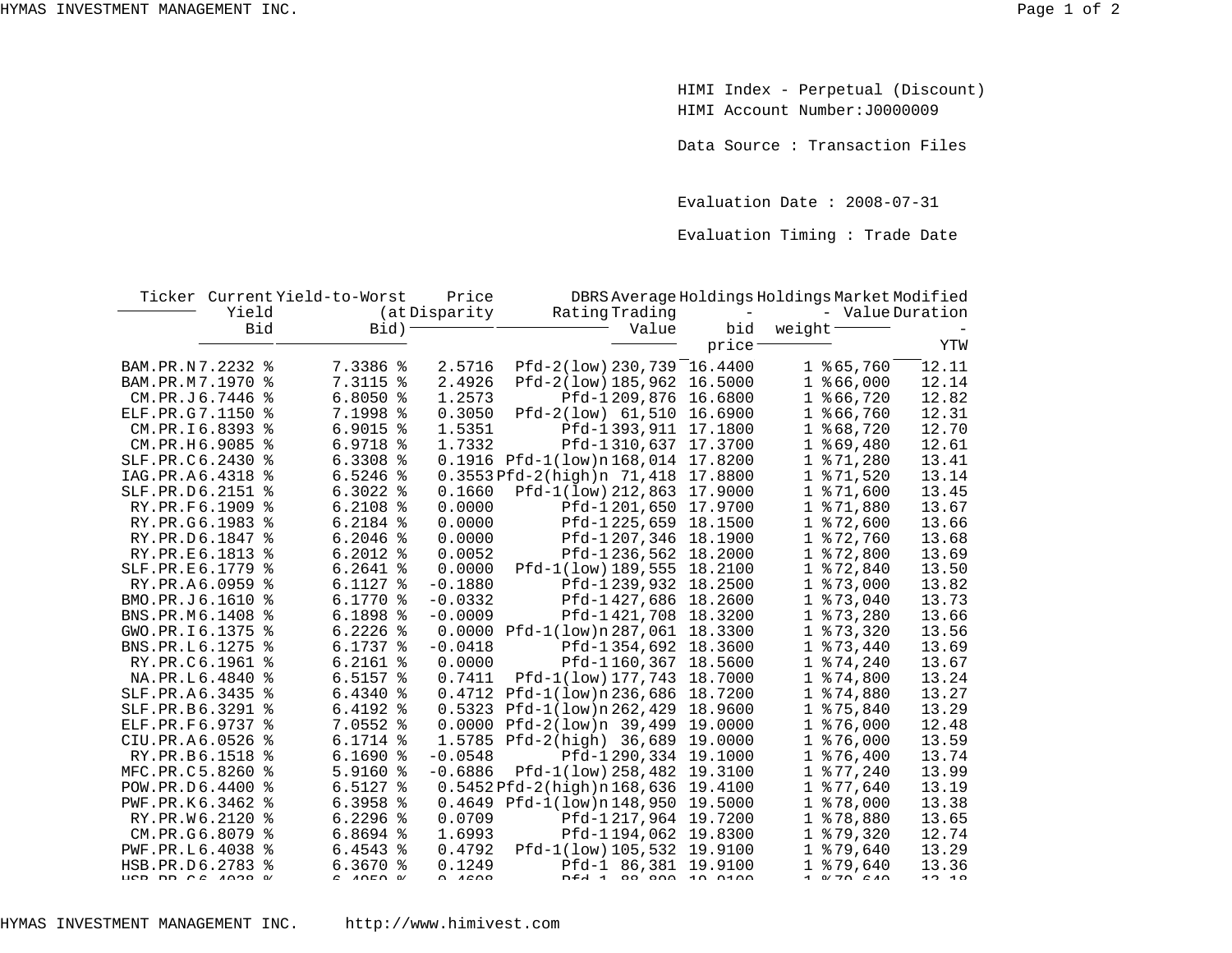|                  |            | Ticker Current Yield-to-Worst |                        | Price |           |                                         |         |                          |                       |                | DBRS Average Holdings Holdings Market Modified |       |
|------------------|------------|-------------------------------|------------------------|-------|-----------|-----------------------------------------|---------|--------------------------|-----------------------|----------------|------------------------------------------------|-------|
| Yield            |            |                               | (at Disparity          |       |           | Rating Trading                          |         | $\overline{\phantom{a}}$ |                       |                | - ValueDuration                                |       |
| Bid              |            | $Bid$ ) $-$                   |                        |       |           | Value                                   |         | bid                      | weight                |                |                                                |       |
|                  |            |                               |                        |       |           |                                         |         | price                    |                       |                | YTW                                            |       |
| HSB.PR.C0.4038 8 |            |                               | 0.4959 8               |       | U.4008    |                                         |         |                          | LIA-T 99'9AN TA'ATON  |                | 1 6 / Y , 0 4 U                                | 13.18 |
| MFC.PR.B5.8096 % |            |                               | 5.8992 %               |       |           | $-0.7578$ Pfd-1(low)n 310,675 20.0100   |         |                          |                       |                | $1$ $$80,040$                                  | 14.02 |
| CM.PR.P6.8579 %  |            |                               | $6.9203$ %             |       | 1.8328    |                                         |         |                          | Pfd-1160,652 20.0500  |                | $1$ $$80,200$                                  | 12.67 |
| GWO.PR.H6.0174 % |            |                               | $6.0995$ %             |       |           | $-0.2358$ Pfd-1(low)n193,665 20.1500    |         |                          |                       |                | $1$ $$80,600$                                  | 13.74 |
| BNS.PR.K5.8997 % |            |                               | 5.9426 %               |       | $-0.6646$ |                                         |         |                          | Pfd-1357,637 20.3400  |                | 1 % 81, 360                                    | 14.03 |
| CM.PR.E6.7698 %  |            |                               | $6.8307$ %             |       | 1.6101    |                                         |         |                          | Pfd-1187,114 20.6800  |                | 1 % 82,720                                     | 12.79 |
| TD.PR.05.8603 %  |            |                               | $5.9026$ %             |       | $-0.7848$ |                                         |         |                          | Pfd-1459,935 20.6900  |                | 1 % 82,760                                     | 14.09 |
| W.PR.H6.6457 %   |            |                               | $6.7229$ %             |       |           | 1.3380 Pfd-2(low) 55,210 20.6900        |         |                          |                       |                | 1 % 82,760                                     | 12.91 |
| CM.PR.D6.9077 %  |            |                               | 6.9711 %               |       | 1.9544    |                                         |         |                          | Pfd-1170,517 20.8100  |                | 1 % 83, 240                                    | 12.61 |
| BMO.PR.K6.2500 % |            |                               | $6.2666$ %             |       | 0.0000    |                                         |         |                          | Pfd-1223,897 21.0000  |                | $1$ $$84,000$                                  | 13.60 |
| GWO.PR.G6.1321 % |            |                               | 6.2171 %               |       |           | 0.0000 Pfd-1(low)n 204, 142 21.2000     |         |                          |                       |                | 1 % 84,800                                     | 13.57 |
| BMO.PR.H6.2500 % |            |                               | $6.2666$ %             |       | 0.1320    |                                         |         |                          | Pfd-1124,364 21.2000  |                | 1 % 84,800                                     | 13.60 |
| W.PR.J6.5882 %   |            |                               | $6.6642$ %             |       | 1.3476    | Pfd-2(low) 53,146 21.2500               |         |                          |                       |                | $1$ $85,000$                                   | 12.98 |
| POW.PR.B6.2764 % |            |                               | $6.3456$ %             |       |           | 0.2026 Pfd-2(high) n 109, 298 21.3100   |         |                          |                       |                | $1$ $885,240$                                  | 13.42 |
| PWF.PR.F6.1018 % |            |                               | 6.1477 %               |       |           | $-0.1226$ Pfd-1(low)n115,352 21.5100    |         |                          |                       |                | $2$ $%86,040$                                  | 13.73 |
| PWF.PR.E6.3016 % |            |                               | $6.3347$ %             |       |           | 0.0000 Pfd-1(low)n 82,260 21.8200       |         |                          |                       |                | 2 % 87, 280                                    | 13.42 |
| POW.PR.A6.3607 % |            |                               | $6.4189$ %             |       |           | 0.3888 Pfd-2(high)n 64,633 22.0100      |         |                          |                       |                | $2$ $%88,040$                                  | 13.28 |
| BNS.PR.N5.9389 % |            |                               | 5.9774 %               |       | $-0.7394$ |                                         |         |                          | Pfd-1263,619 22.1000  |                | $2$ $%88,400$                                  | 13.96 |
| TD.PR.P5.9255 %  |            |                               | $5.9636$ %             |       | $-0.7898$ |                                         |         |                          | Pfd-1355,980 22.1500  |                | $2$ $%88,600$                                  | 13.98 |
| BNS.PR.J5.9175 % |            |                               | 5.9365 %               |       | $-0.8584$ |                                         |         |                          | Pfd-1222,109 22.1800  |                | 2 % 88,720                                     | 13.97 |
| POW.PR.C6.3933 % |            |                               | $6.4554$ $\frac{8}{3}$ |       |           | 0.2016 Pfd-2(high)n 87,201 22.6800      |         |                          |                       |                | 2 % 90, 720                                    | 13.24 |
| PWF.PR.H6.3326 % |            |                               | $6.3722$ %             |       |           | 0.0876 Pfd-1(low)n 82,202 22.7000       |         |                          |                       |                | $2$ $% 90,800$                                 | 13.38 |
| NA.PR.K6.3175 %  |            |                               | $6.3366$ %             |       |           | $0.0000$ $Pfd-1(low)$ 118,325 23.1500   |         |                          |                       |                | $2$ $% 92,600$                                 | 13.46 |
| ENB.PR.A5.8660 % |            |                               | 5.9624 %               |       |           | $-0.9307$ Pfd $-2(low)$ 78,931 23.4400  |         |                          |                       |                | 2 % 93,760                                     | 13.85 |
| BMO.PR.L6.1728 % |            |                               | $6.1809$ %             |       | $-0.4624$ |                                         |         |                          | Pfd-1643,711 23.4900  |                | 2 893,960                                      | 13.70 |
| TCA.PR.Y5.9574 % |            |                               | 5.9477 %               |       | $-1.7776$ | Pfd-2(low) 127, 256 47.0000             |         |                          |                       |                | $2$ $%94,000$                                  | 13.88 |
| TCA.PR.X5.9562 % |            |                               | 5.9482 %               |       | $-1.7893$ | Pfd-2(low)100,848 47.0100               |         |                          |                       |                | 2 % 94,020                                     | 13.88 |
| PWF.PR.G6.1949 % |            |                               | $6.2280$ %             |       |           | $-0.3940$ Pfd $-1(1ow)n$ 90,806 23.8100 |         |                          |                       |                | 2 % 95, 240                                    | 13.57 |
| TD.PR.05.8504 %  |            |                               | 5.8829 %               |       | $-1.5503$ |                                         |         |                          | Pfd-1379,677 23.9300  |                | 2 % 95,720                                     | 14.09 |
| PWF.PR.I6.2474 % |            |                               | $6.2827$ %             |       |           | $-0.3666$ Pfd $-1(low)n$ 99,415 24.0100 |         |                          |                       |                | 2 % 96, 040                                    | 13.50 |
| TD.PR.R5.8285 %  |            |                               | 5.8606 %               |       | $-1.6448$ |                                         |         |                          | Pfd-1639,176 24.0200  |                | 2 % 96,080                                     | 14.12 |
| NA.PR.M6.2241 %  |            |                               | $6.2439$ %             |       | $-0.4592$ | Pfd-1(low) 432,189 24.1000              |         |                          |                       |                | $2$ $%96,400$                                  | 13.59 |
| RY.PR.H5.8610 %  |            |                               | 5.8663 %               |       | $-1.6572$ |                                         |         |                          | Pfd-1613, 412 24.1000 |                | $2$ $%96,400$                                  | 14.16 |
| BNS.PR.05.7923 % |            |                               | $5.8259$ %             |       | $-1.8120$ |                                         |         |                          | Pfd-1370,082 24.1700  |                | 2 % 96,680                                     | 14.17 |
| GWO.PR.F5.9935 % |            |                               | $6.0620$ %             |       |           | $-1.3690$ Pfd-1(low)n 47,442 24.6100    |         |                          |                       |                | 2898,440                                       | 13.76 |
| CU.PR.A5.8824 %  |            |                               | 5.9812 %               |       |           | 0.6427 Pfd-2(high) 53,108 24.6500       |         |                          |                       |                | 2 % 98,600                                     | 13.83 |
| CU.PR.B6.0144 %  |            |                               | $6.1188$ %             |       |           | 1.0345 Pfd-2(high) 75,762 24.9400       |         |                          |                       |                | 2 % 99,760                                     | 13.63 |
|                  | Cash       |                               |                        |       |           |                                         |         |                          |                       | 0 <sup>8</sup> | 0                                              |       |
|                  |            | Dividends Due                 |                        |       |           |                                         |         |                          |                       | 0 <sup>8</sup> | $\mathbf 0$                                    |       |
|                  |            | Income Tax Due                |                        |       |           |                                         |         |                          |                       | 0 <sup>8</sup> | $\mathbf 0$                                    |       |
|                  |            | Capital Gains Tax Due         |                        |       |           |                                         |         |                          |                       | 0 <sup>8</sup> | $\mathbf 0$                                    |       |
|                  | $6.2570$ % |                               | $6.3103$ %             |       | 0.0588    |                                         | 212,778 |                          |                       |                | 105,728,780                                    | 13.48 |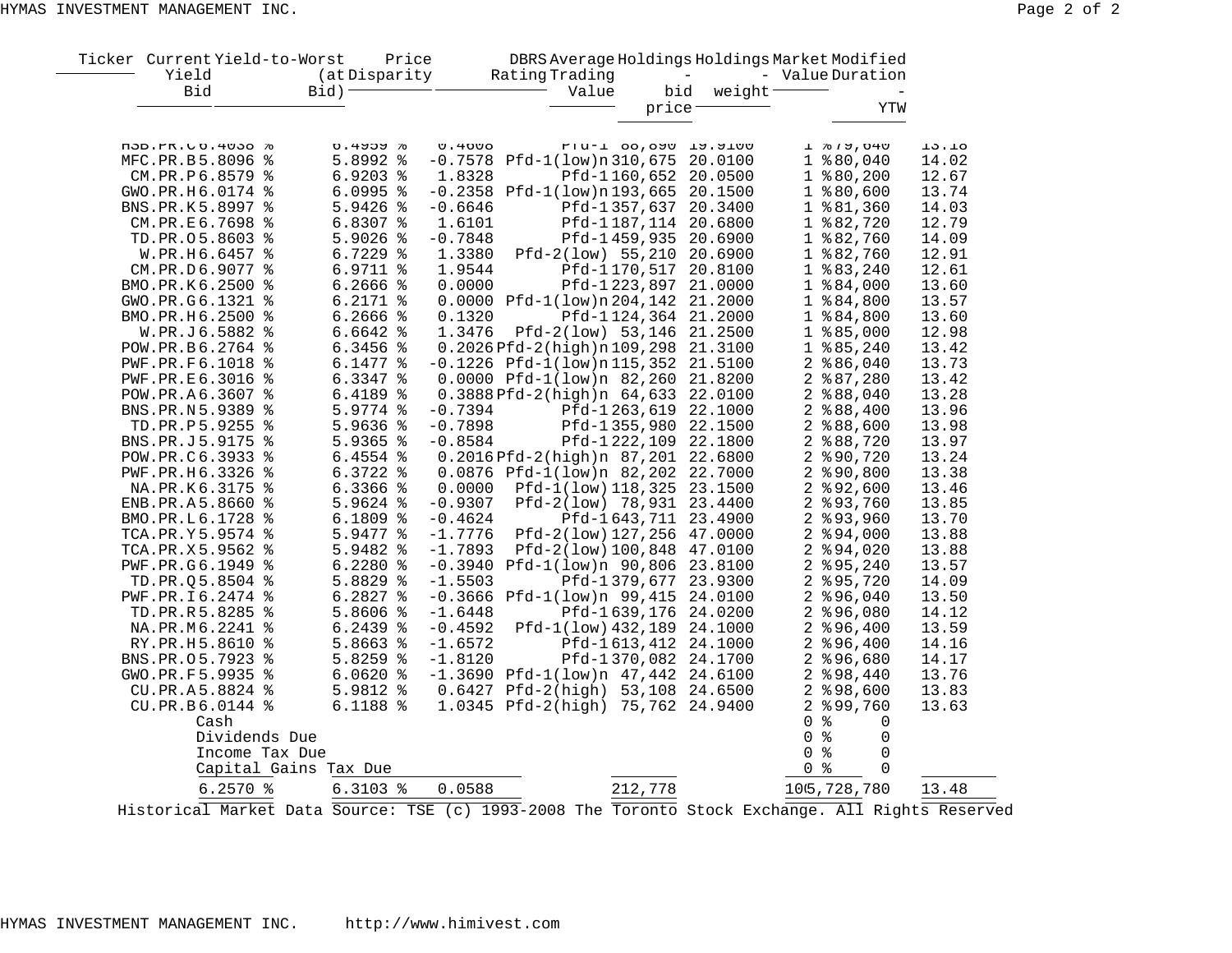HIMI Index - Perpetual (Premium) HIMI Account Number:J0000007

Data Source : Transaction Files

Evaluation Date : 2008-07-31

Evaluation Timing : Trade Date

|                   | Ticker Current Yield-to-Worst                                                                                   |              | Price                                       |                |        |        | DBRS Average Holdings Holdings Market Modified |                |
|-------------------|-----------------------------------------------------------------------------------------------------------------|--------------|---------------------------------------------|----------------|--------|--------|------------------------------------------------|----------------|
|                   | Yield                                                                                                           |              | (at Disparity                               | Rating Trading |        |        | $-$                                            | Value Duration |
|                   | Bid                                                                                                             | Bid)         |                                             | Value          | bid    | weight |                                                |                |
|                   |                                                                                                                 |              |                                             |                | price: |        |                                                | YTW            |
| $CL.PR.B6.1467$ % |                                                                                                                 |              | 5.7943 % -1.1407 Pfd-1(low)n 74,250 25.4200 |                |        |        | 100 %101,680                                   | 2.29           |
|                   | Cash                                                                                                            |              |                                             |                |        | 0 %    |                                                |                |
|                   | Dividends Due                                                                                                   |              |                                             |                |        | 0 %    |                                                |                |
|                   | Income Tax Due                                                                                                  |              |                                             |                |        | 0 %    |                                                |                |
|                   | Capital Gains Tax Due                                                                                           |              |                                             |                |        | 0 %    |                                                |                |
|                   | $6.1467$ %                                                                                                      | 5.7943<br>°≈ | $-1.1407$                                   | 74,250         |        |        | 100 \$101,680                                  | 2.29           |
|                   | the contract of the contract of the contract of the contract of the contract of the contract of the contract of |              |                                             |                |        |        |                                                |                |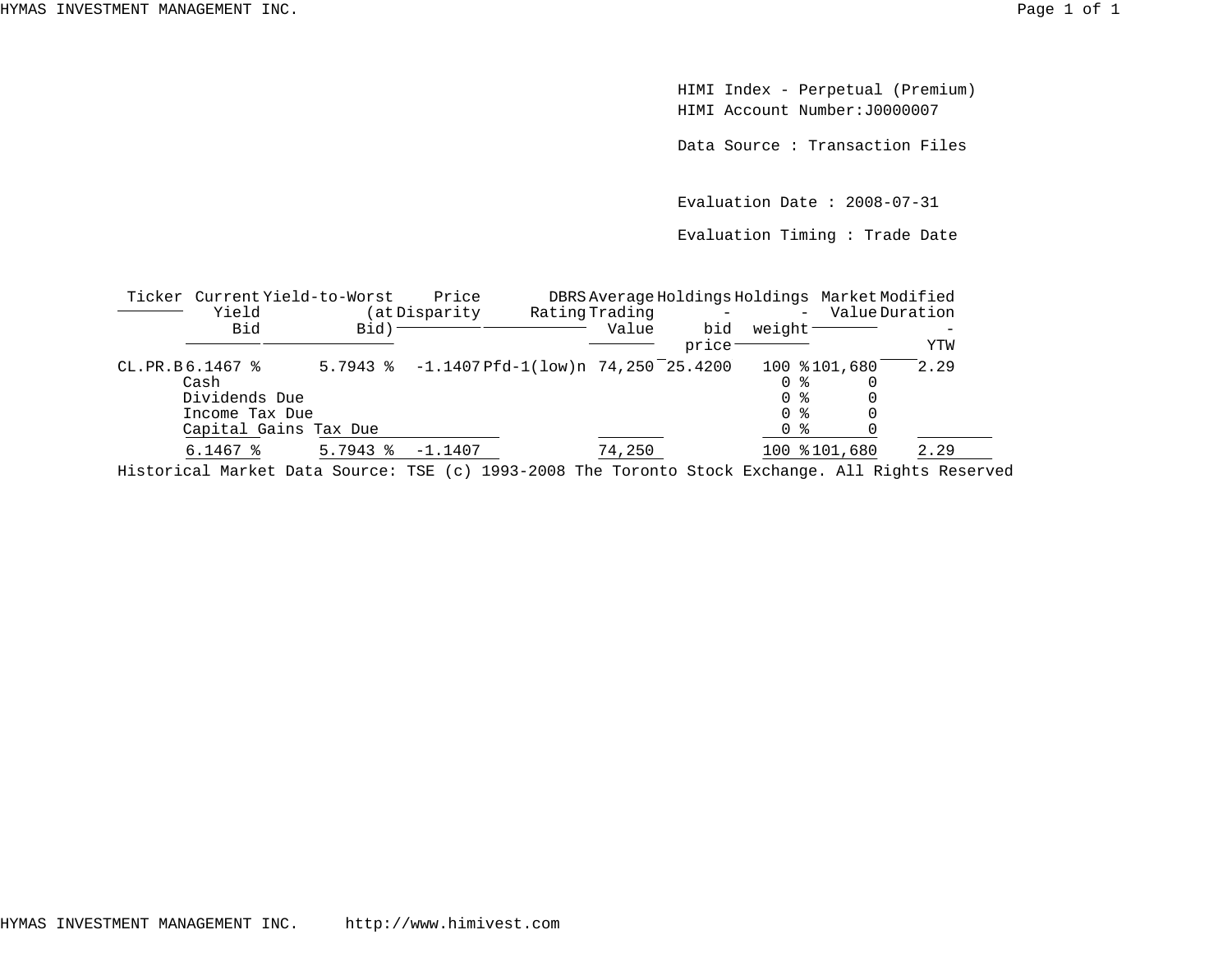HIMI Index - Interest Bearing HIMI Account Number:J0000006

Data Source : Transaction Files

Evaluation Date : 2008-07-31

Evaluation Timing : Trade Date

|                        |       |                |                                                             |                               |              |        |                                                                                                                          | - Value Duration |                                                                                                     |  |
|------------------------|-------|----------------|-------------------------------------------------------------|-------------------------------|--------------|--------|--------------------------------------------------------------------------------------------------------------------------|------------------|-----------------------------------------------------------------------------------------------------|--|
| Bid                    |       |                |                                                             |                               | Value<br>bid |        | weight <sup>-</sup>                                                                                                      |                  |                                                                                                     |  |
|                        |       |                |                                                             |                               |              | price: |                                                                                                                          |                  | YTW                                                                                                 |  |
| BSD.PR.A6.2500 %       |       |                |                                                             |                               |              |        |                                                                                                                          |                  | 5.37                                                                                                |  |
| FIG.PR.A6.2438 %       |       |                |                                                             |                               |              |        |                                                                                                                          |                  | 5.22                                                                                                |  |
| Cash                   |       |                |                                                             |                               |              |        |                                                                                                                          |                  |                                                                                                     |  |
| Dividends Due          |       |                |                                                             |                               |              |        | 0 ፦                                                                                                                      |                  |                                                                                                     |  |
|                        |       |                |                                                             |                               |              |        | 0 %                                                                                                                      |                  |                                                                                                     |  |
|                        |       |                |                                                             |                               |              |        | 0 %                                                                                                                      |                  |                                                                                                     |  |
| $6.2468$ $\frac{8}{3}$ |       |                | $-0.0292$                                                   |                               | 47,526       |        |                                                                                                                          |                  | 5.30                                                                                                |  |
|                        | Yield | Income Tax Due | Bid)<br>$6.9573$ 8<br>Capital Gains Tax Due<br>$6.6632$ $%$ | Ticker Current Yield-to-Worst |              |        | (at Disparity Rating Trading Translerich Fig. 10)<br>0.2686 Pfd-2 36,196 9.6000<br>6.3812 % -0.3148 Pfd-2 58,391 10.0100 |                  | Price DBRS Average Holdings Holdings Market Modified<br>49 % 96,000<br>51 %100,100<br>100 \$196,100 |  |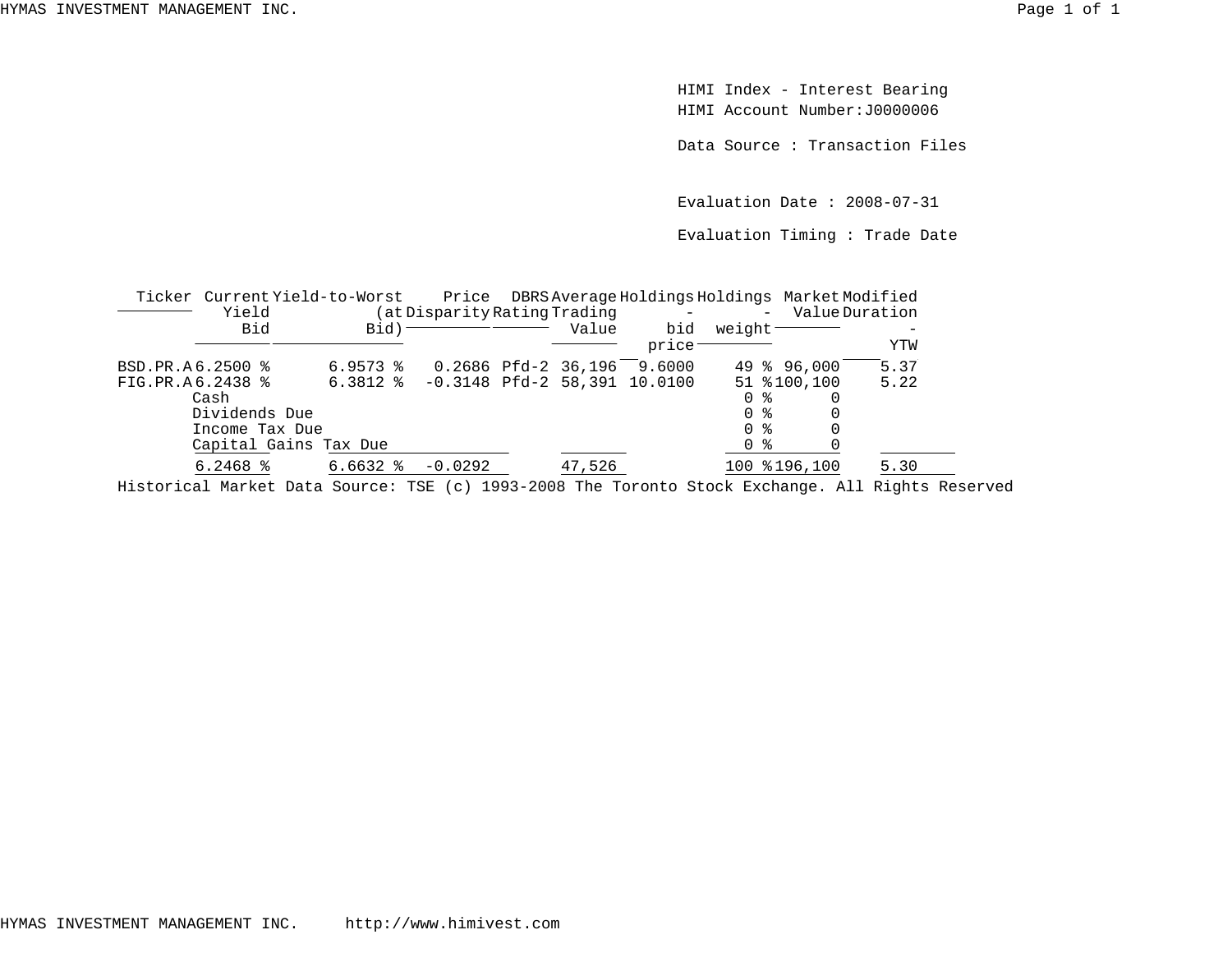HIMI Index - Split Share HIMI Account Number:J0000005

Data Source : Transaction Files

Evaluation Date : 2008-07-31

Evaluation Timing : Trade Date

|                  |               |                | Ticker Current Yield-to-Worst | Price                           |                           |                |         |             | DBRS Average Holdings Holdings Market Modified |                |
|------------------|---------------|----------------|-------------------------------|---------------------------------|---------------------------|----------------|---------|-------------|------------------------------------------------|----------------|
|                  | Yield         |                |                               | (at Disparity                   |                           | Rating Trading |         |             |                                                | Value Duration |
|                  | Bid           |                | $Bid$ ) =                     |                                 |                           | Value          | bid     | weight      |                                                |                |
|                  |               |                |                               |                                 |                           |                | price   |             |                                                | YTW            |
| BNA.PR.C6.1790 % |               |                | $8.9044$ %                    |                                 | 2.5010 Pfd-2(low) 72,446  |                | 17.6000 | 5           | 70,400<br>ႜ                                    | 7.72           |
| BNA.PR.B6.1086 % |               |                | $8.5643$ $%$                  |                                 | 1.6537 Pfd-2(low) 42,569  |                | 20.2600 | 6           | ႜ<br>81,040                                    | 6.05           |
| WFS.PR.A5.8333 % |               |                | $9.5049$ %                    |                                 | $0.7546Pfd-2(low)103,187$ |                | 9.0000  | 6           | 90,000<br>ႜ                                    | 2.63           |
| ALB.PR.A4.3796 % |               |                | $5.8304$ %                    | $-0.2681Pfd-2(low)$ 69,561      |                           |                | 24.2600 | $7^{\circ}$ | ್ಠಿ<br>97,040                                  | 2.40           |
| FBS.PR.B4.8469 % |               |                | $5.6389$ $8$                  | $-0.3111Pfd-2(low)$ 81,356      |                           |                | 9.8000  | 7           | 98,000<br>ႜ                                    | 3.07           |
| FFN.PR.A5.3245 % |               |                | $5.5476$ %                    | $-0.6368$ Pfd $-2(1$ ow) 44,930 |                           |                | 9.8600  | $7^{\circ}$ | ႜ<br>98,600                                    | 5.38           |
| FTN.PR.A5.3030 % |               |                | $5.4523$ $8$                  | $-0.2788$                       |                           | Pfd-2 59,647   | 9.9000  | 7           | ႜ<br>99,000                                    | 6.08           |
| LBS.PR.A5.2500 % |               |                | $5.3334$ $8$                  | $-0.6069$                       |                           | Pfd-2 81,471   | 10.0000 |             | 7 %100,000                                     | 4.61           |
| SBN.PR.A5.2500 % |               |                | $5.3051$ %                    | $-0.7639Pfd-2(low)$             |                           | 33,509         | 10.0000 |             | 7 %100,000                                     | 5.38           |
| SBC.PR.A5.2239 % |               |                | $5.2111$ $8$                  | $-0.4905$                       |                           | Pfd-2 35,241   | 10.0500 |             | 7 %100,500                                     | 3.85           |
| DF.PR.A5.2187 %  |               |                | $5.1664$ %                    | $-0.8368$                       | $Pfd-2$                   | 31,689         | 10.0600 |             | 7 %100,600                                     | 5.39           |
| LFE.PR.A5.1929 % |               |                | 4.9795 %                      | $-0.5775$ Pfd $-2(1$ ow)        |                           | 56,642         | 10.1100 |             | 7 %101,100                                     | 3.88           |
| BNA.PR.A6.1633 % |               |                | $6.0561$ %                    | $-0.2234Pfd-2(low)$ 34,010      |                           |                | 25.3500 |             | 7 % 101, 400                                   | 1.99           |
| PPL.PR.A5.3659 % |               |                | 4.8016 %                      | $-0.0412$                       |                           | Pfd-2 52,280   | 10.2500 |             | 7 % 102,500                                    | 3.87           |
| DFN.PR.A5.1020 % |               |                | 4.7391 %                      | $-1.0668$                       |                           | Pfd-2 64,374   | 10.2900 |             | 7 %102,900                                     | 5.41           |
|                  | Cash          |                |                               |                                 |                           |                |         | 0           | ిన                                             |                |
|                  | Dividends Due |                |                               |                                 |                           |                |         | 0           | ిం                                             |                |
|                  |               | Income Tax Due |                               |                                 |                           |                |         | 0           | ఄ                                              |                |
|                  |               |                | Capital Gains Tax Due         |                                 |                           |                |         |             | ిం                                             |                |
|                  | 5.3566 %      |                | 5.9499 %                      | $-0.1625$                       |                           | 57,017         |         |             | 1001,443,080                                   | 4.44           |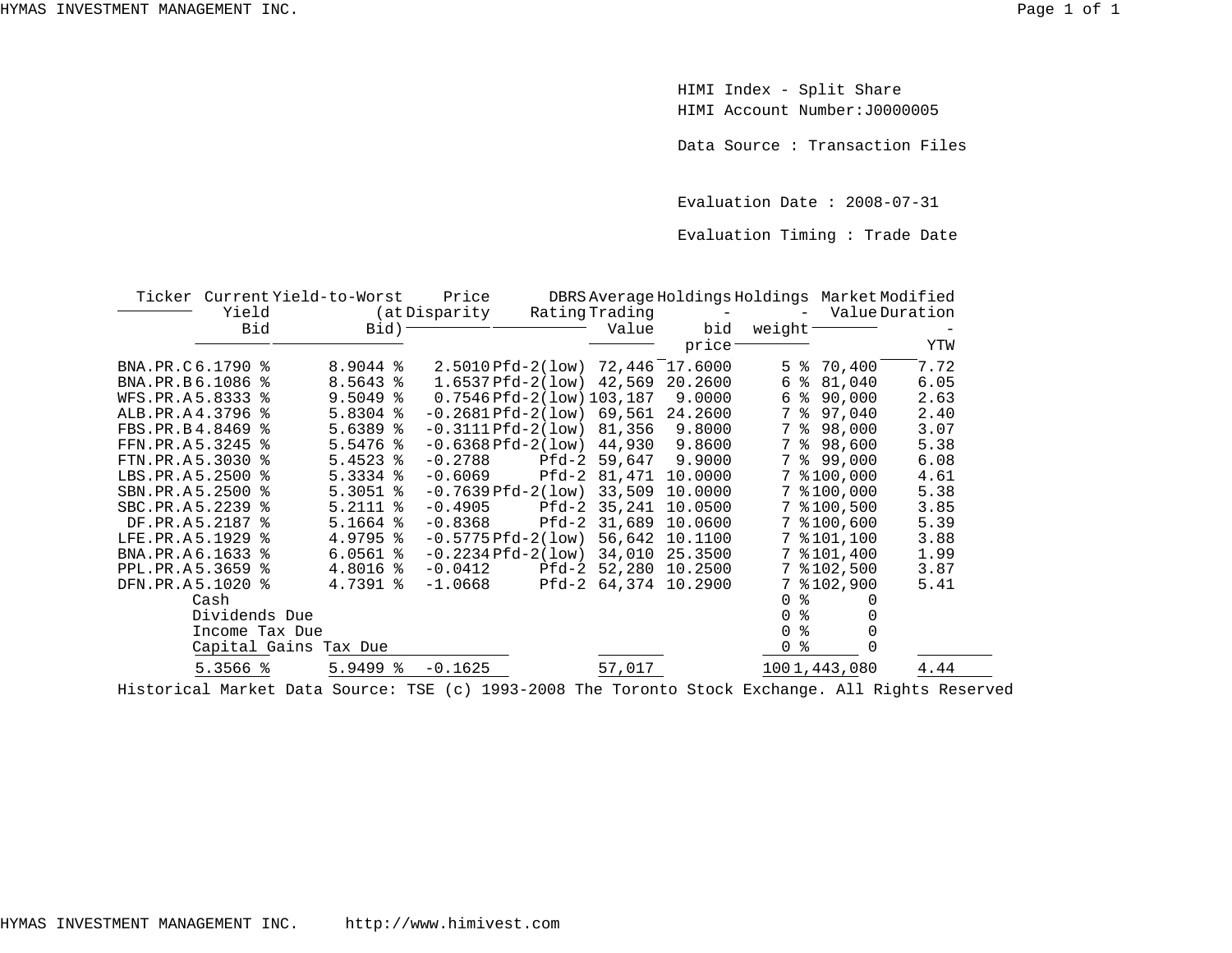HIMI Index - Op Ret HIMI Account Number:J0000004

Data Source : Transaction Files

Evaluation Date : 2008-07-31

Evaluation Timing : Trade Date

|                  | Ticker Current Yield-to-Worst |                | Price                  | DBRS           |                            | Average Holdings Holdings |                 | MarketModified      |                          |                |
|------------------|-------------------------------|----------------|------------------------|----------------|----------------------------|---------------------------|-----------------|---------------------|--------------------------|----------------|
|                  | Yield                         |                |                        | (at Disparity) | Rating                     | Trading                   |                 |                     |                          | Value Duration |
|                  | Bid                           |                | $Bid$ ) -              |                |                            | Value                     | bid             | weight <sup>-</sup> |                          |                |
|                  |                               |                |                        |                |                            |                           | price           |                     |                          | YTW            |
| BAM.PR.J6.0674 % |                               |                | $7.1057$ %             | 2.1277         | $Pfd-2(low)$               |                           | 97,294 22.2500  |                     | $5$ $\frac{6}{3}$ 89,000 | 7.27           |
| BAM.PR.05.4585 % |                               |                | $7.2279$ $\frac{8}{5}$ | 1.6275         | $Pfd-2(low)1,058,005$      |                           | 22.9000         | 5                   | \$91,600                 | 4.26           |
| BAM.PR.I5.7339 % |                               |                | $6.5534$ $%$           | 0.0000         | $Pfd-2(low)$               |                           | 50,330 23.9800  | 6                   | 895,920                  | 4.60           |
| BAM.PR.H5.8435 % |                               |                | $6.4450$ %             | 0.6424         | $Pfd-2(1ow)$               |                           | 64,644 24.6000  | 6                   | \$98,400                 | 3.26           |
| RY.PR.K4.7094 %  |                               |                | $3.7244$ $8$           | 0.0000         | $Pfd-1$                    |                           | 111,126 24.9500 | 6                   | 899,800                  | 0.08           |
| BMO.PR.I4.7481 % |                               |                | $0.3048$ %             | $-0.0883$      | $Pfd-1$                    |                           | 123,591 25.0100 | 6                   | $\$100,040$              | 0.08           |
| MFC.PR.A4.0902 % |                               |                | $4.1575$ $\frac{6}{5}$ |                | $-2.6962$ Pfd $-1(low)n$   | 148,923                   | 25.0600         | 6                   | \$100,240                | 6.31           |
| CM.PR.R4.8454 %  |                               |                | 4.5827 %               | $-1.5619$      | $Pfd-1$                    |                           | 32,724 25.5500  | 6                   | %102,200                 | 4.22           |
| PWF.PR.J4.5970 % |                               |                | $4.2222$ $\approx$     |                | $-2.0519$ Pfd $-1(low)n$   |                           | 37,063 25.5600  |                     | $6$ $$102,240$           | 4.44           |
| CM.PR.A5.1556 %  |                               |                | 2.9411 %               | $-1.0123$      | $Pfd-1$                    |                           | 123,633 25.7000 | 6                   | \$102,800                | 0.33           |
| GWO.PR.E4.5578 % |                               |                | $3.6667$ $\frac{8}{3}$ |                | $-2.6260$ Pfd $-1(low)n$   | 103,161                   | 25.7800         | 6                   | %103,120                 | 1.67           |
| TD.PR.N4.4470 %  |                               |                | $3.9178$ %             | $-2.5851$      | Pfd-1                      |                           | 36,084 25.8600  |                     | $6$ $$103,440$           | 4.86           |
| PWF.PR.D5.0174 % |                               |                | $3.7411$ %             | $-1.6769$      | $Pfd-1(low)n$              | 31,775                    | 25.9100         |                     | $6$ $$103,640$           | 0.33           |
| TD.PR.M4.5175 %  |                               |                | $3.8628$ %             | $-2.5508$      | $Pfd-1$                    |                           | 48,893 26.0100  | 6                   | $\$104,040$              | 4.65           |
| IGM.PR.A5.4950 % |                               |                | $4.8266$ %             |                | $-1.3778$ Pfd $-2$ (high)n |                           | 122,295 26.1600 |                     | $6$ $$104,640$           | 4.26           |
| GWO.PR.X4.5541 % |                               |                | $3.6418$ %             |                | $-2.7088$ Pfd $-1(low)n$   |                           | 68,453 26.3500  |                     | $6$ $$105,400$           | 2.12           |
| ACO.PR.A5.4430 % |                               |                | $3.7312$ $\frac{8}{3}$ | $-1.2849$      | Pfd-2(low)                 |                           | 25,332 26.4100  |                     | $6$ $$105,640$           | 1.35           |
|                  | Cash                          |                |                        |                |                            |                           |                 | ႜ<br>$\Omega$       | $\Omega$                 |                |
|                  | Dividends Due                 |                |                        |                |                            |                           |                 | ఄ                   |                          |                |
|                  |                               | Income Tax Due |                        |                |                            |                           |                 | %<br>$\Omega$       | $\Omega$                 |                |
|                  |                               |                | Capital Gains Tax Due  |                |                            |                           |                 | ి<br>0              |                          |                |
|                  | $5.0026$ %                    |                | 4.3423 %               | $-1.1060$      |                            | 128,741                   |                 |                     | 1001,712,160             | 3.14           |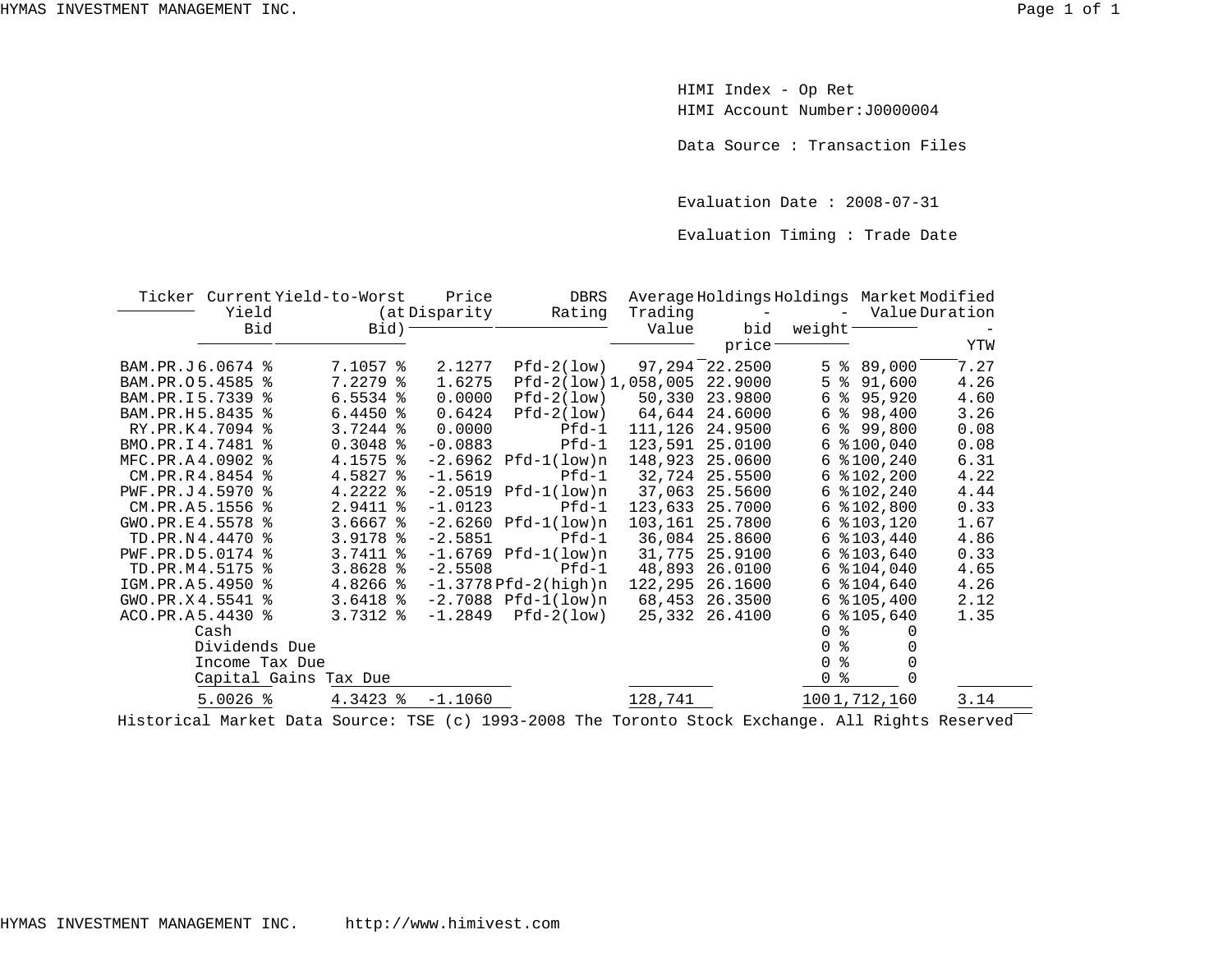HIMI Index - FloaterHIMI Account Number:J0000003

Data Source : Transaction Files

Evaluation Date : 2008-07-31

Evaluation Timing : Trade Date

|                  |                       | Ticker Current Yield-to-Worst |                                    | DBRS Average Holdings Holdings Market Modified |       |                     |                 |       |  |  |  |
|------------------|-----------------------|-------------------------------|------------------------------------|------------------------------------------------|-------|---------------------|-----------------|-------|--|--|--|
|                  | Yield                 |                               | (at Disparity)                     | Rating Trading                                 |       |                     | - ValueDuration |       |  |  |  |
|                  | Bid                   | Bid)                          |                                    | Value                                          | bid   | weight <sup>-</sup> |                 |       |  |  |  |
|                  |                       |                               |                                    |                                                | price |                     |                 | YTW   |  |  |  |
| BAM.PR.B4.4932 % |                       | $4.5355$ $\frac{6}{5}$        | $0.1512Pfd-2(low)$ 74,938 18.5000  |                                                |       |                     | 31 % 74,000     | 16.34 |  |  |  |
| BAM.PR.K4.3750 % |                       | $4.4151$ %                    | $0.0000Pfd-2(1ow) 72,321 19.0000$  |                                                |       |                     | 32 \$76,000     | 16.57 |  |  |  |
| TRI.PR.B3.7242 % |                       | $3.7348$ $*$                  | $-2.4413Pfd-2(low)$ 27,788 22.3200 |                                                |       |                     | 37 889,280      | 17.92 |  |  |  |
|                  | Cash                  |                               |                                    |                                                |       |                     |                 |       |  |  |  |
|                  | Dividends Due         |                               |                                    |                                                |       |                     |                 |       |  |  |  |
|                  | Income Tax Due        |                               |                                    |                                                |       |                     |                 |       |  |  |  |
|                  | Capital Gains Tax Due |                               |                                    |                                                |       | 0 %                 |                 |       |  |  |  |
|                  | $4.1688$ %            | 4.1985 %                      | $-0.8641$                          | 56,514                                         |       |                     | 100 239,280     | 17.00 |  |  |  |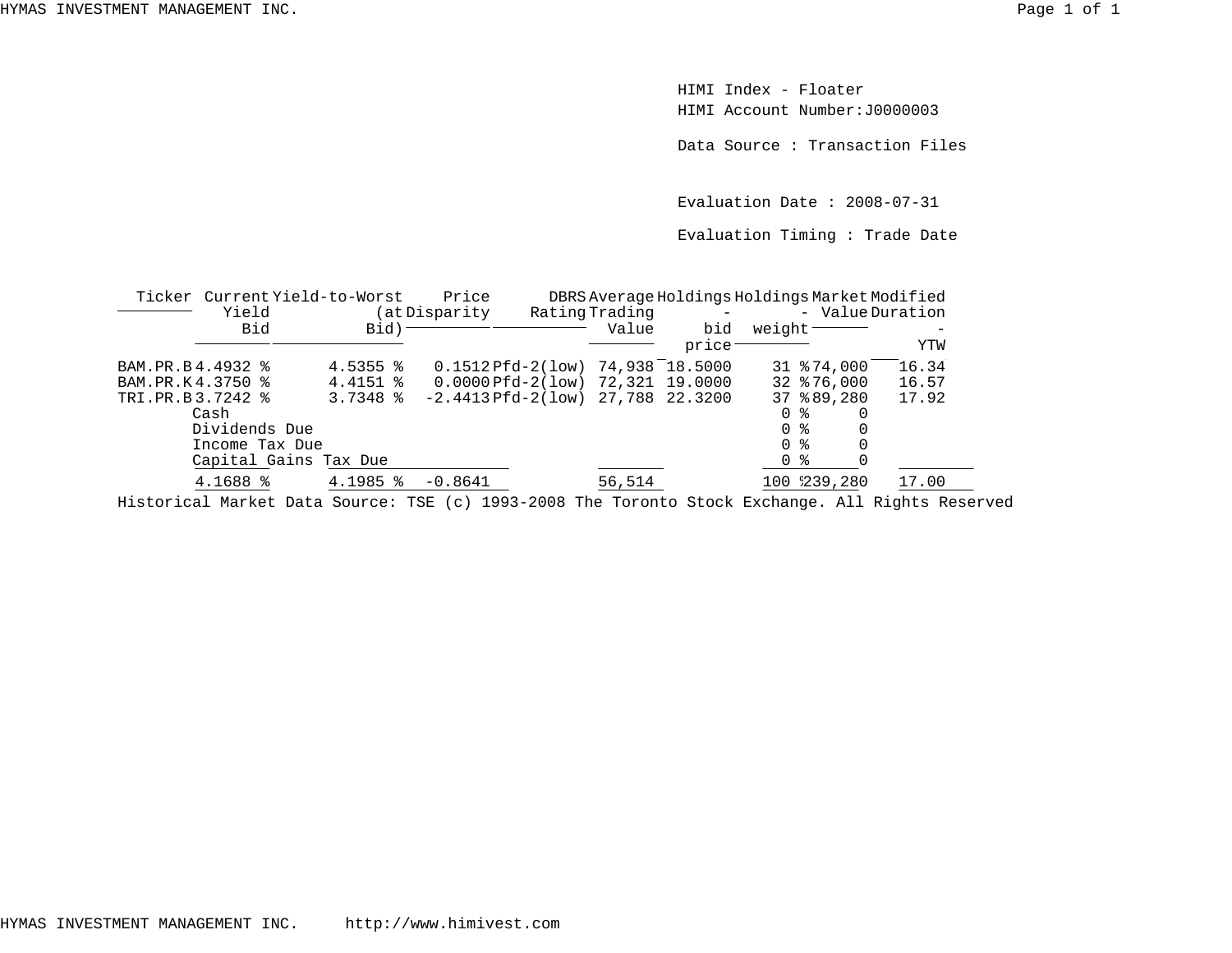HIMI Index - F/F HIMI Account Number:J0000002

Data Source : Transaction Files

Evaluation Date : 2008-07-31

Evaluation Timing : Trade Date

|                  | Ticker Current Yield-to-Worst |                        | Price                             | DBRS Average Holdings Holdings Market Modified |                |                    |                      |       |  |  |
|------------------|-------------------------------|------------------------|-----------------------------------|------------------------------------------------|----------------|--------------------|----------------------|-------|--|--|
|                  | Yield                         |                        | (at Disparity                     |                                                | Rating Trading |                    | - Value Duration     |       |  |  |
|                  | Bid                           | Bid)                   |                                   |                                                | Value          | bid                | weight <sup>-</sup>  |       |  |  |
|                  |                               |                        |                                   |                                                |                | price <sup>-</sup> |                      | YTW   |  |  |
| BCE.PR.Z4.5098 % |                               | $4.6697$ $*$           | $0.1724Pfd-2(low)$                |                                                |                | 34,464 24.0100     | 12 896,040           | 16.08 |  |  |
| BCE.PR.G4.5218 % |                               | $4.6602$ $\frac{8}{3}$ | $0.0140Pfd-2(low)$ 43,654 24.0500 |                                                |                |                    | 12 896,200           | 16.03 |  |  |
| BCE.PR.C4.7698 % |                               | $4.6829$ $*$           | $0.1752Pfd-2(low)$ 93,620         |                                                |                | 24.1100            | 12 896.440           | 15.94 |  |  |
| BCE.PR.A4.9751 % |                               | $4.6899$ $%$           | $0.3482Pfd-2(low)103,012$         |                                                |                | 24.1200            | 12 896,480           | 15.85 |  |  |
| BCE.PR.F4.5455 % |                               | $4.6745$ %             | $0.1239Pfd-2(low)$                |                                                | 11,907         | 24.2000            | 12 896,800           | 16.10 |  |  |
| BCE.PR.I4.7643 % |                               | $4.5805$ %             | $0.0000Pfd-2(low)$ 78,870         |                                                |                | 24.4000            | 13 897,600           | 16.04 |  |  |
| BCE.PR.R4.6232 % |                               | $4.6364$ %             | $0.0000Pfd-2(low)$ 37,336 24.5500 |                                                |                |                    | 13 898,200           | 16.28 |  |  |
| FAL.PR.B4.6408 % |                               | $4.7292$ $8$           | $-2.0712Pfd-2(low)$               |                                                | 28,100         | 24.7800            | 13 899,120           | 15.91 |  |  |
|                  | Cash                          |                        |                                   |                                                |                |                    | $\Omega$<br>°        |       |  |  |
|                  | Dividends Due                 |                        |                                   |                                                |                |                    | နွ<br>$\overline{0}$ |       |  |  |
|                  | Income Tax Due                |                        |                                   |                                                |                |                    | 0 %                  |       |  |  |
|                  | Capital Gains Tax Due         |                        |                                   |                                                |                |                    | $\mathbf{0}$<br>ႜ    |       |  |  |
|                  | 4.6688 %                      | 4.6654 %               | $-0.1608$                         |                                                | 53,778         |                    | 100 776,880          | 16.03 |  |  |
|                  |                               |                        |                                   |                                                |                |                    |                      |       |  |  |